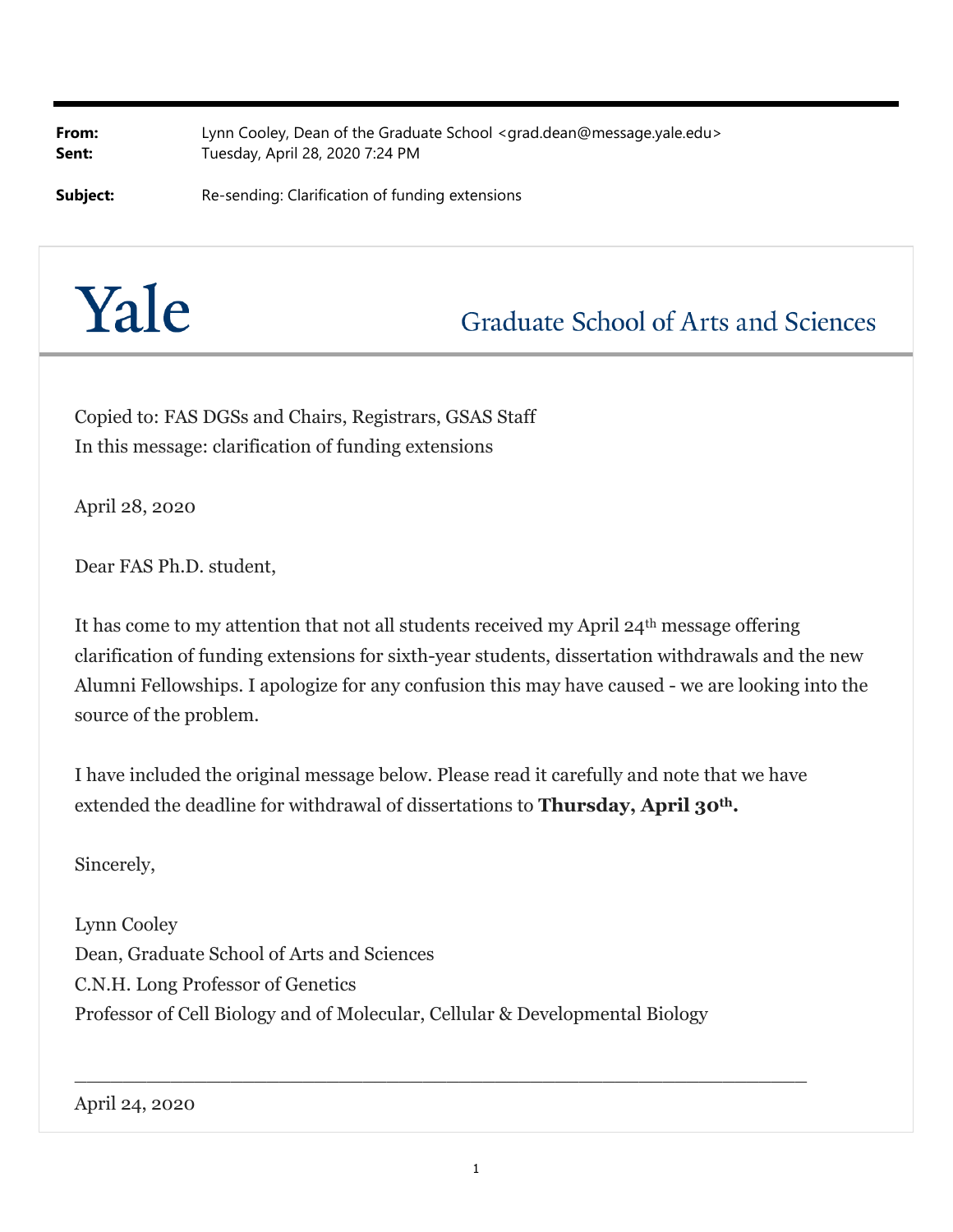Dear FAS Ph.D. student,

Earlier this week I wrote to you with detailed guidelines for the funding extensions your programs may offer to help offset any pandemic-related delays to your research (at the bottom of this message). This is an unprecedented measure for all of us, and I appreciate your communicating your questions to me. We are also preparing an FAQ to address questions about these and other accommodations -- that will be posted in the coming days. I hope for now this message will provide some clarification:

**The accommodations for current sixth-year students who have not submitted their dissertations and for sixth-year students who have submitted their dissertations are different.** Sixth-year students who have **not** submitted their dissertations are eligible for the maximum funded extension of 12 months, starting in June, at the discretion of their programs.

Sixth-year students who have submitted their dissertations for a May degree may withdraw them by the April 26th deadline and then be eligible for a single six-month extension of funding at the discretion of their programs.

This means that students who withdraw and take a six-month extension of funding must resubmit their dissertations for the December 2020 degree, ending their student status and eligibility for a further extension beyond the fall term. That is, you can opt for only one extension as you progress toward your degree.

**May 2020 graduates are eligible to apply to the Graduate School Alumni** 

**Fellowship, announced on Monday**. This is post-graduate employment at Yale for 10 months, beginning on August 1<sup>st</sup> with a salary of \$30,000 with benefits (annualized salary rate of \$36,000). Applicants do not need to withdraw their dissertations to apply, but you may do so if you wish. If you receive one of the fellowships and have withdrawn your dissertation, you must immediately resubmit it upon receipt of the fellowship, for a December 2020 degree.

All other sixth-year students who withdraw dissertations are eligible for a one-term extension only (Fall '20) and must resubmit for a December 2020 degree.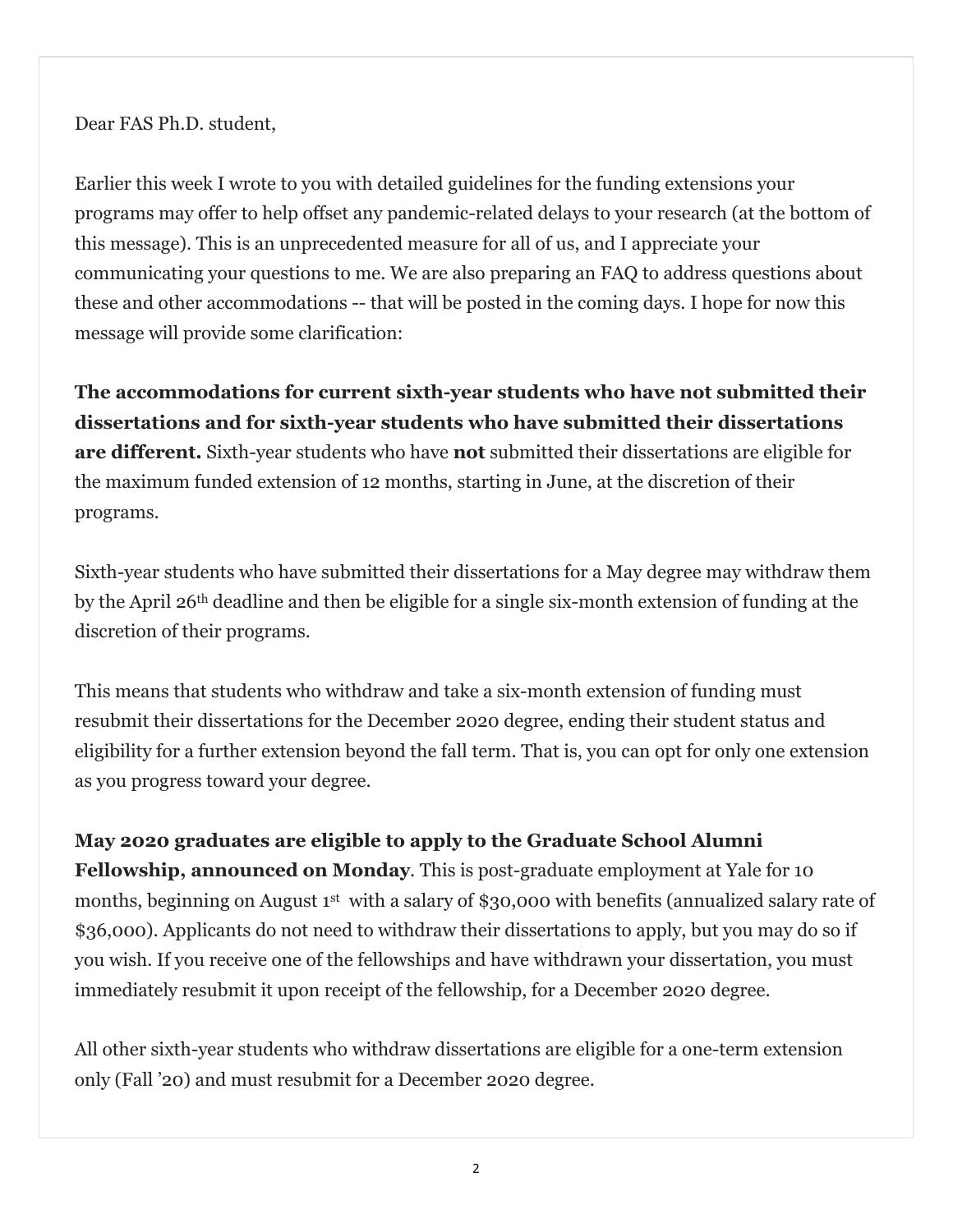Students currently in year seven, whether graduating in May 2020 or not, are ineligible for funding extensions, though they may seek extended registration.

Thank you for your patience as we work as fast as we can to develop fair and sustainable ways to support you now and into the future. My staff and I will share more information with you as we have it. Until then, please stay in touch and take care of yourselves and your loved ones.

With sincere wishes for your health and well-being,

Lynn Cooley Dean, Graduate School of Arts and Sciences C.N.H. Long Professor of Genetics Professor of Cell Biology and of Molecular, Cellular & Developmental Biology

---------------------------------------------------------------------------------------------

In this message: Information about extensions for Ph.D. students in FAS departments

April 22, 2020

Dear FAS Ph.D. students,

I hope this message finds you as well as can be in the midst of the abrupt changes to our lives caused by the pandemic. I have heard from many of you about the impact of COVID-19 on your work, including the closure of libraries, collections and laboratories on our campus, suspension of travel for field work, and concern about family members. I have received many requests for extensions of funding to replace lost time since we closed in March. I am glad to be able to share our current plan for extensions to assist you in resuming your progress toward the goals you came to Yale to accomplish.

In consulting with the DGSs, we have learned there are nuances in the effects of the pandemic on student progress across programs and cohorts. The Graduate School will rely on graduate programs to decide how best to make extension accommodations for students whose research and writing has been impacted by COVID-19. My office will work closely with your DGSs and faculty to provide accommodations within these parameters: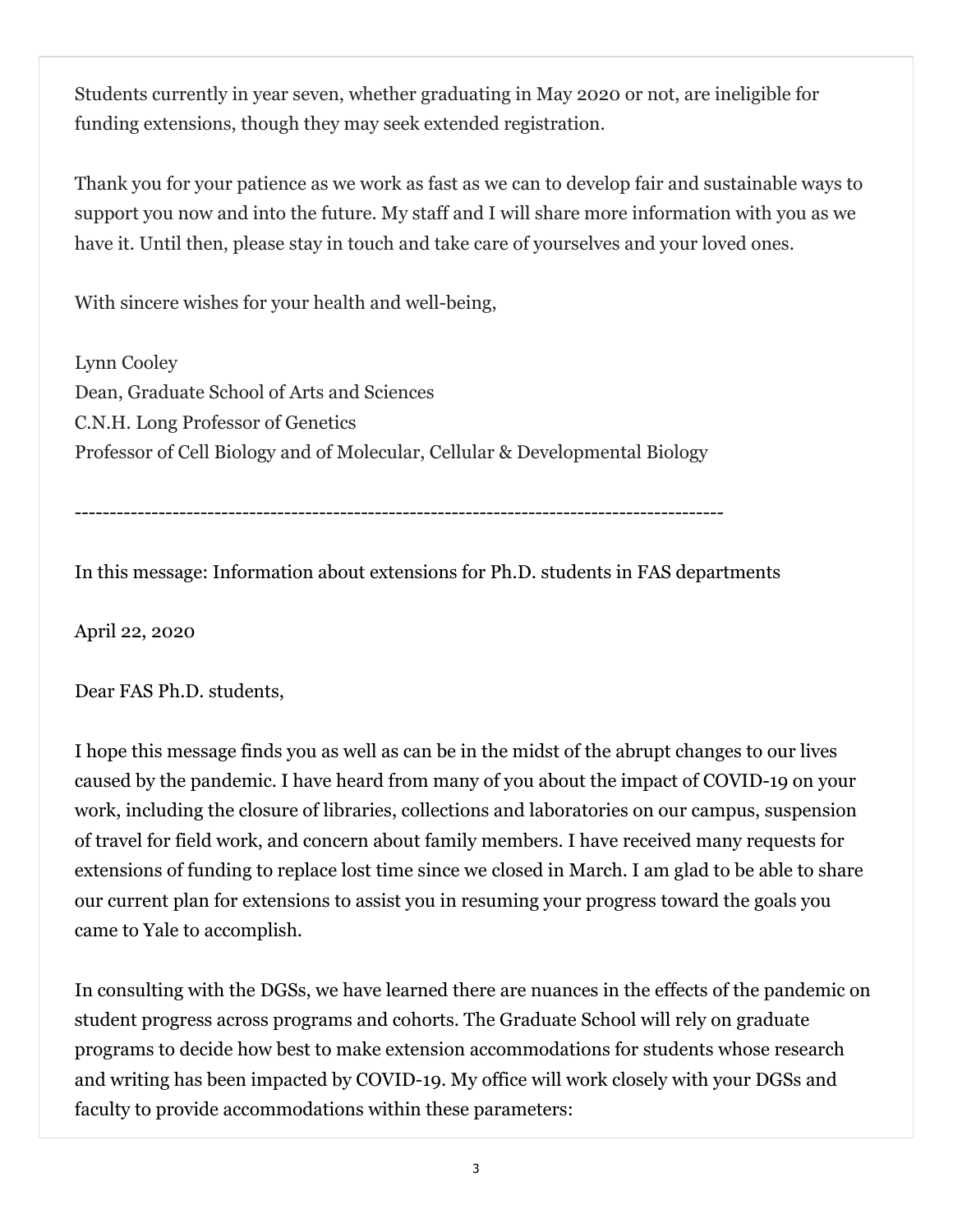- The maximum accommodation a program may offer is a 12-month extension of funding to all students in years 1-6, although most programs will configure a more tailored offering. We do not imagine that all students will require such extensions, and the expectation is that students do everything possible to finish within the typical six-year timeframe for doctoral study.
- No extensions may be finalized until the start of a student's sixth year of study.
- In grant-funded programs, no extensions will be promised until grant funding has been exhausted.
- Each extension includes a teaching obligation at the standard departmental level.
- Programs may make blanket funding extensions by cohort or on an individual student basis. Extensions may be for a term or a year.
- Students currently on a University Dissertation Fellowship (UDF) will automatically receive an additional term of UDF in Fall 2020, unless they request to teach and postpone their UDF.
- Students currently in year seven are eligible for extended registration and the accompanying Yale Health Award in year eight. However, they are not eligible for additional stipend funding. If an opportunity is available, they may teach at the teaching stipend rate.
- May 2020 graduates are invited to apply to the Graduate School Alumni Fellowship announced earlier this week. Successful applicants to the Fellowship who have withdrawn their dissertations will resubmit their dissertations immediately upon receipt of the Fellowship. Other applicants who have withdrawn their dissertations will resubmit for a December 2020 degree; these students will be eligible for accommodations according to parameters above.

We will do everything we can to help you complete your degrees and meet the challenges before us successfully. If you have questions or concerns, please do contact your DGS or me directly as ever. In the meantime, I look forward to better days when we can all see each other again in person.

With sincere wishes for your good health and well-being,

Lynn Cooley Dean, Graduate School of Arts and Sciences